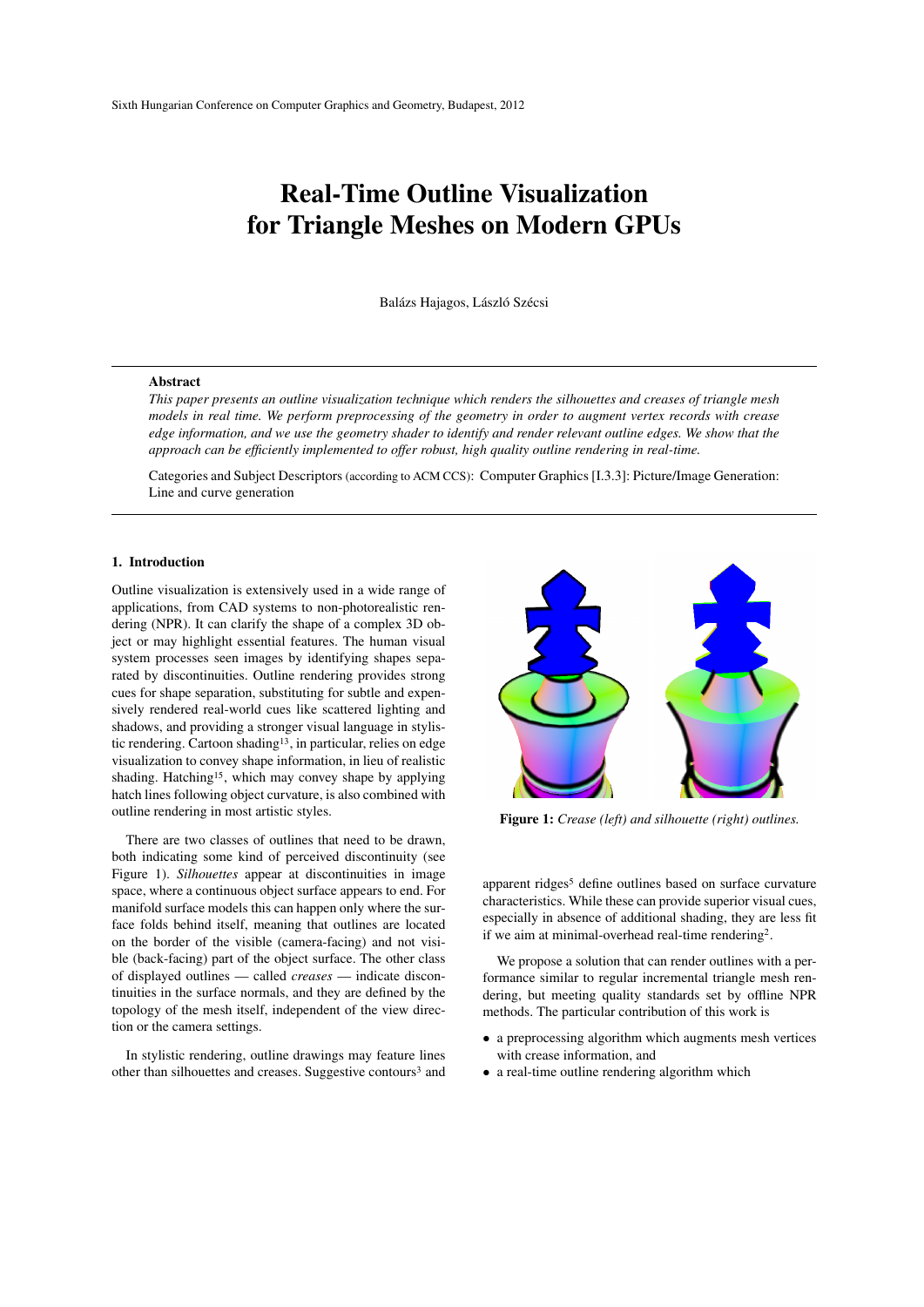- does not need multiple passes,
- does not use image processing filters,
- renders antialiased, continuous, textured, alphablended outlines of any width without seems or folds, and
- provides flicker-free animation.

The goal is to provide a solution which can replace costly edge detection filters with a more flexible, geometry-aware method in real-time applications, and offer a faster alternative in stylistic rendering.

## 2. Previous work

There are two well known approaches to outline rendering. The first one works in image space with the use of normal and depth maps<sup>8</sup>. Edge pixels — those which lie near discontinuities in these maps — can be found using edge detection filters. What level of image-space discontinuity warrants outline edges must be adjusted by fine-tuning filter parameters and applying mask textures<sup>10</sup>. Object-space consistency of outlines during animations is also subject to those parameters. However, the main problem with this approach is the excessive texture access bandwidth and the absence of real scalability in line features.

The other approach works in world space and generates new triangle strip geometry to visualize the outlines. In this case we do not need to search on per pixels basis.

Raskar<sup>9</sup> distinguishes front-facing and back-facing triangles, and augments all of them with cleverly placed quadrilaterals along their edges. A custom depth-tesing algorithm makes sure that they are only visible at outlines, valleys and ridges. The solution does not need any preprocessing, adjacency information or geometry shaders, but it is prone to z-fighting artifacts and cracks showing up in wider outlines. Also, valleys and ridges disregard triangle mesh topology, and thus may not coincide with actual creases. In today's applications, mesh adjacency information is widely used, and can be seen as given, thus the brute-force approach of the method no longer seems justified.

There are two basic ways to define silhouettes on triangle meshes. The approach by Markosian et al.<sup>7</sup> operates on the discrete triangle mesh geometry itself, selecting those edges as silhouette edges which separate front-facing and backfacing triangles. The silhouette looks smooth, but it often backtracks in the image plane. The definition by Hertzmann and Zorin<sup>4</sup> avoids this problem, as it considers the smooth surface instead of the triangulated one, reconstructing silhouettes from the vertex normals. For a given vertex a with normal  $n_a$  and vector  $c_a$  to the camera, we define the scalar field  $f(\mathbf{a}) = \mathbf{n}_{\mathbf{a}} \cdot \mathbf{c}_{\mathbf{a}}$ , extending f to triangle interiors by linear interpolation. Silhouettes are taken to be the zeroset of *f* , yielding clean, closed polylines whose segments traverse faces in the mesh — rather than following edges, as in the Markosian method.

Kalnins et al.<sup>6</sup> presents an impressive toolbox of NPR techniques, including aesthetical, parametrizable outlines. They combine Hertzmann-and-Zorin-style silhouette segments into continuous curves, ensuring artifact-free connections, but incurring an overhead which makes real-time application less appealing.

We propose a method which can do a similarly good job with both silhouette and crease outlines in real time — even though we do not provide arc-length parametrization for the outline curves. The method works in world space and uses the geometry shader to generate outline segments. In order to ensure that these segments fit together perfectly and form artifact-free outlines, we use both adjacency information and crease edge information — which must be precomuted for a mesh. This algorithm fulfills peformance and quality requirements posed in various applications, ranging from games through CAD systems to production rendering.

Self-similar and procedural texturing and deformation of outlines has also been addressed by previous research<sup>1, 14</sup>. These techniques make it possible to texture and deform arbitrarily parametrized curves in a visually uniform way. Therefore, they are in good synergy with out approach.

### 3. Triangle mesh representation

There are two algorithms making up the method: the preprocessing which augments vertex records with crease edge information, and the rendering algorithm which can be implemented using a geometry shader. The preprocessing phase is motivated by the data needs of the rendering one. In this latter phase, we render the triangle mesh geometry with adjacency information. In the geometry shader, we need to find both crease and sihouette segments, and instantiate geometry for displaying them. The shader processing a triangle primitive can receive data from six vertices: those six whose indices have been pre-calculated into the index buffer. In a standard adjacency-aware mesh, these are the three vertices of the triangle, and those vertices of the neighbouring three triangles that do not coincide with the first three.

In a manifold triangle mesh<sup>12, 11</sup>, all edges have two adjacent triangles. As the mesh is represented as a set of triangles, every edge is specified twice — once for each triangle. Therefore, an edge as defined by a triangle is called a *halfedge*. Any of the three halfedges of a triangle might lie on a *crease edge*. At crease edges, surface normals are not continuous, meaning that the vertex normals of at least one of the edge vertices are different for the two triangles. In triangle mesh models, this is accomplished by duplicating the vertex, creating two vertex records with identical positions, but different normals. In fact, we define crease edges topologically, as edges where the two spatially adjacent triangles do not share two vertex records. Both halfedges on a crease edge are *crease halfedges*. Creases separate meshes into topologically connected triangle groups, called *smoothing groups* in modelling. These groups are delimited by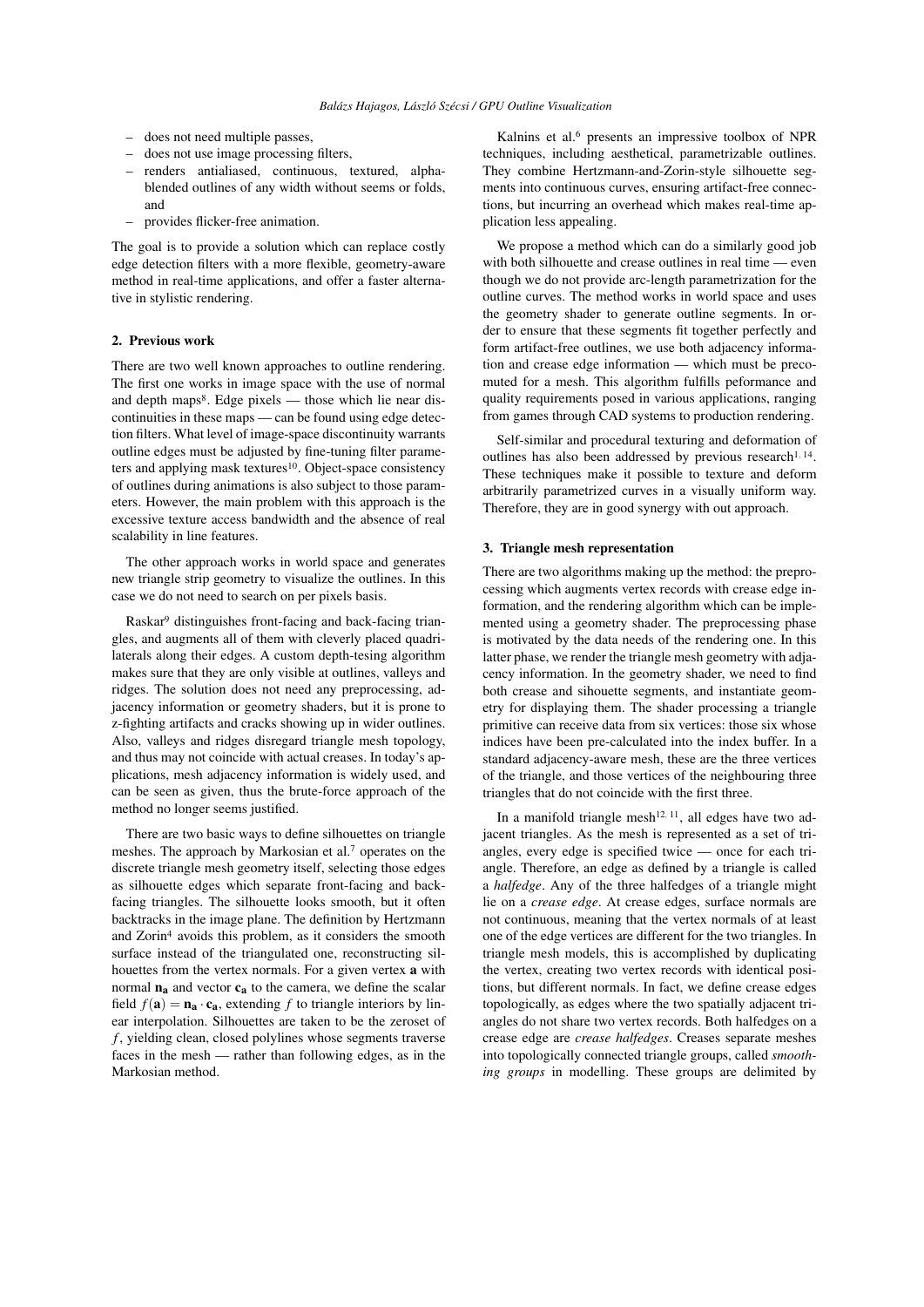loops of crease halfedges. We allow two such halfedges to coincide: there might be crease edges with the two adjacent triangles belonging to the same smoothing group. In order to differentiate vertex records with well-defined normals from geometry corners, we will refer to the latter explicitly as *geometry vertices*, and to the former as *topology vertices* or just vertices. Apart from those at creases, vertices and geometry vertices are identical. We use the term *crease vertex* for any vertex on a crease edge, even if it does not have spatially coinciding duplicates.

# 4. The proposed method

When adjacency data for a triangle mesh is calculated, geometric — and not topological — connectivity is considered. Where a triangle has a crease halfedge, the non-coincident vertex of the neighbouring triangle is stored (see Figure 2). Its other vertices are not recorded, and not passed on to the geometry shader during rendering. Thus, in order to be able to identify crease halfedges in a shader, we need additional information in vertex records.



Figure 2: *Normals of vertices referenced in triangle adjacency data.*

Crease halfedges form continuous strips along crease outlines. The crease segments output by the geometry shader should fit together without discontinuities. Therefore, the directions of previous and next segments must be known. These can also not be discerned from adjacent vertex data, as adjacent segments can very well run along non-edgeadjacent triangles. As a topology vertex can have at most two crease halfedges, it would be straighforward to store their directions in vertex records. However, as this would unnecessarily increase record size and slightly impact rendering performace, we propose a representation that is more lightweight.

One of the crease segments will always be known in the geometry shader, as one of the triangle's halfedges. The information stored in a vertex must allow us to compute the direction of the other, connecting crease segment. Therefore, we store the difference of the segment directions, which we call the *crease difference*. This is also the bisector on

which one segment's direction must be reflected to get the other's. During preprocessing, we augment all vertex records with a crease difference element, which consists of the nonnormalized direction difference vector, and a verification value, which can be computed as the first element of the cross product of the segment directions. If the vertex is not part of a crease halfedge, the verifier is set to 2, and we call the crease difference *invalid*. During rendering, in the geometry shader we can easily tell if the triangle potentially has a crease halfedge — at least two crease differences are valid — and we have the directions of previous and next crease segments simply by adding or subtracting the crease differences to or from the direction of the crease halfedge. In order to discard those triangle halfedges that connect crease vertices but are not crease halfedges themselves, we need to perform two tests. First, the computed adjacent segment direction must be unit length. Second, its cross product with the halfedge direction has to produce the verifier. Otherwise, albeit the halfedge runs between crease outlines, it is not a crease halfedge.

# 4.1. Preprocessing

In order to compute the crease differences we process all triangles of the mesh. One option is to use the following mesh traversal algorithm (depiced in Figure 3):



Figure 3: *The search for the crease halfedges.*

First, we initialize all crease difference verifiers to 2. Then, for every triangle of the mesh:

- 1. If the triangle has a crease halfedge  $s_0$ , we process both its vertices. With w as the current vertex, and halfedge *s* being  $s_0$  initially:
	- a. If the triangle halfedge  $z$  that shares **w** with  $s$  is a crease halfedge, then the crease difference for w is the direction difference between  $s_0$  and  $z$ , and we can proceed to the next vertex.
	- b. Otherwise, let *s* be the opposite halfedge of the former *z*, and repeat step 1.a. for the adjacent triangle which contains halfedge *s*.

The search definitely stops, because if there is no other crease edge, the computation will find the opposite halfedge of the initial crease halfedge.

Alternatively, if the topology information is not available,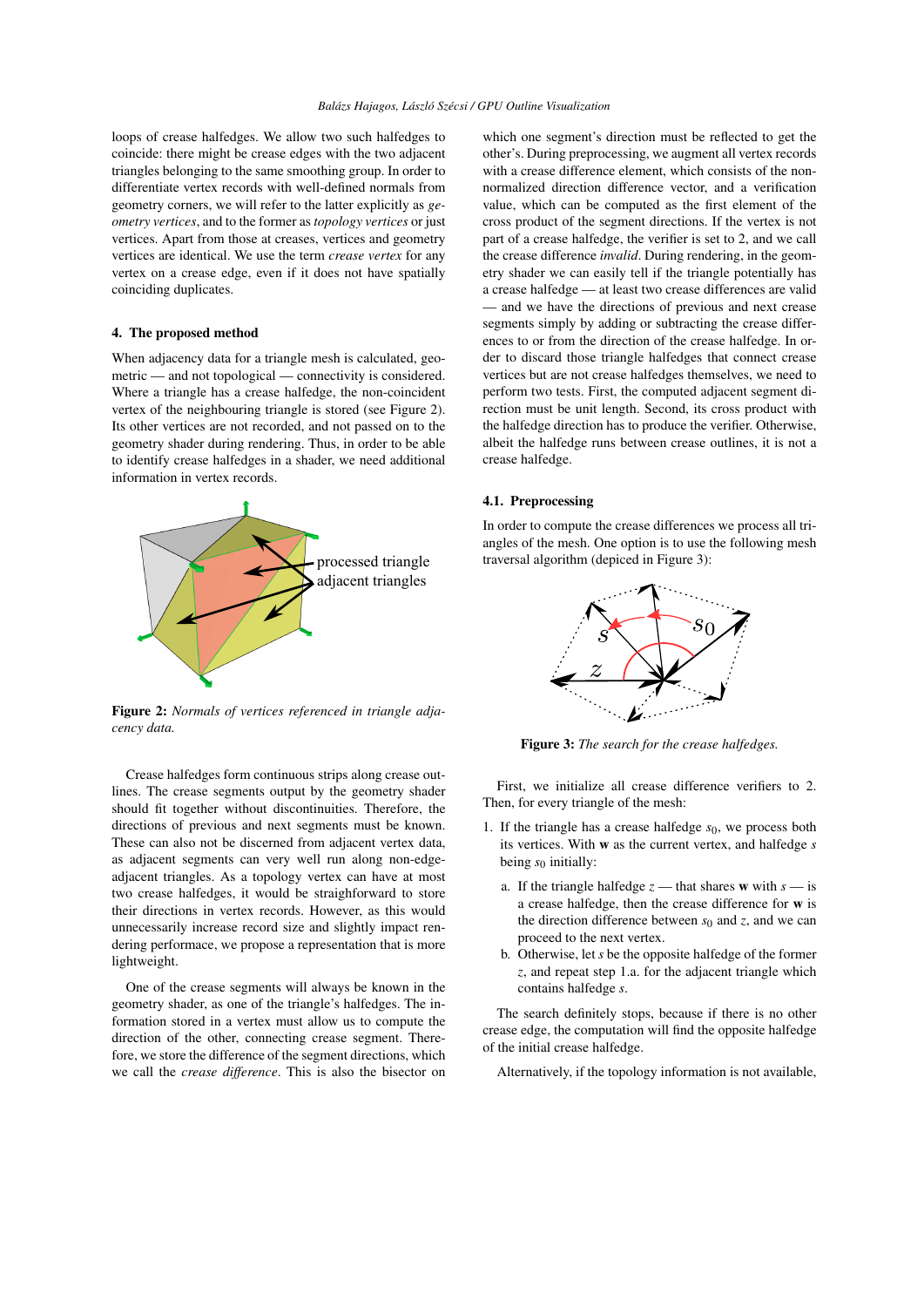but we can customize adjacency generation, then crease difference computation can be integrated into it. For every vertex, an incoming and an outgoing crease direction has to be maintained. Adjacency generation first finds the topology vertices that belong to the same geometry vertex (typically called *point reps* in this context). Second, all halfedges in the mesh are processed to find matching pairs, for which endpoint point reps are identical. Whenever such a pair of halfedges is found, we can check if their endpoint vertices are different, and therefore they form a crease edge. For crease edges, their direction must be written into the outgoing and incoming crease direction variables of the start and end vertices, respectively. After the adjacency computation is complete, the difference of incoming an outgoing directions can simply be computed.

## 4.2. Crease edge rendering

We render the mesh with geometry shaders processing its triangles. If two vertices in a triangle have valid crease differences, the halfedge between them is a potential crease halfedge, which must be extruded into a crease outline segment. We reflect the halfedge direction onto the crease differences of the end vertices to get the previous and next segment directions. Then we verify that the halfedge is a crease halfedge as described in Section 4.



Figure 4: *Nomenclature for crease segment directions.*

Formally (see Figure 4), if  $\Delta$ a and  $\Delta$ <sub>b</sub> are crease differences at vertices a and b, respectively, then the crease segment directions are:

$$
\mathbf{e}_{\rightarrow \mathbf{a}} = \mathbf{a} \hat{-} \mathbf{b},
$$

 $e_{a\rightarrow} = e_{\rightarrow a} + \Delta_a$ ,  $e_{\rightarrow b} = -e_{\rightarrow a} - \Delta_b$ 

where we use  $\hat{ }$  over an operator to denote normalization of the result.

To render the halfedge segment we create a quad with two vertices at the original halfedge vertices, and two vertices *inset* (see Figure 5). The inset vector must bisect the crease halfedges in screen space, but lie in the plane of the triangle in world space (see Figure 6). A screen-space-bisecting inset direction  $d_a$  can be found for a vertex  $a$ , using the vector to the camera c<sup>a</sup> and crease segment directions e*→*<sup>a</sup> and ea*<sup>→</sup>* as

$$
d_a=e_{\rightarrow a}\hat{\times}c_a\mathrel{\hat{+}} e_{a\rightarrow}\hat{\times}c_a,
$$

where we use  $\hat{ }$  over an operator to denote normalization of the result. The cross products compute screen-space crease



Figure 5: *Crease segment quad construction.*



Figure 6: *Crease edge geometry rendered in wireframe.*

segment normals, and the sum computes the bisector. The actual world-space inset direction  $r_a$  is then found as the vector perpendicular to the surface normal  $n_a$  and in the plane of  $c_a$  and  $d_a$ :

$$
r_{a}=n_{a}\hat{\times}(c_{a}\times d_{a}).
$$

The actual quad vertex  $x_a$  which ensures screen space crease width of *k* is

$$
\mathbf{x}_a = \mathbf{a} + k \mathbf{r}_a \frac{|\mathbf{c} - \mathbf{a}|}{\mathbf{r}_a \cdot \mathbf{e}_{\rightarrow a}},
$$

where the numerator scales the inset by distance and the denominator accounts for the angle between the inset and the edge direction. Such a quad will only cover one side of the crease edge. The other half is rendered when the adjacent triangle is processed. The quad can also be textured in the pixel shader, and its edge can be softened using alpha-blending. The screen space width  $k$  is adjustable and the edge segments will be connected seamlessly.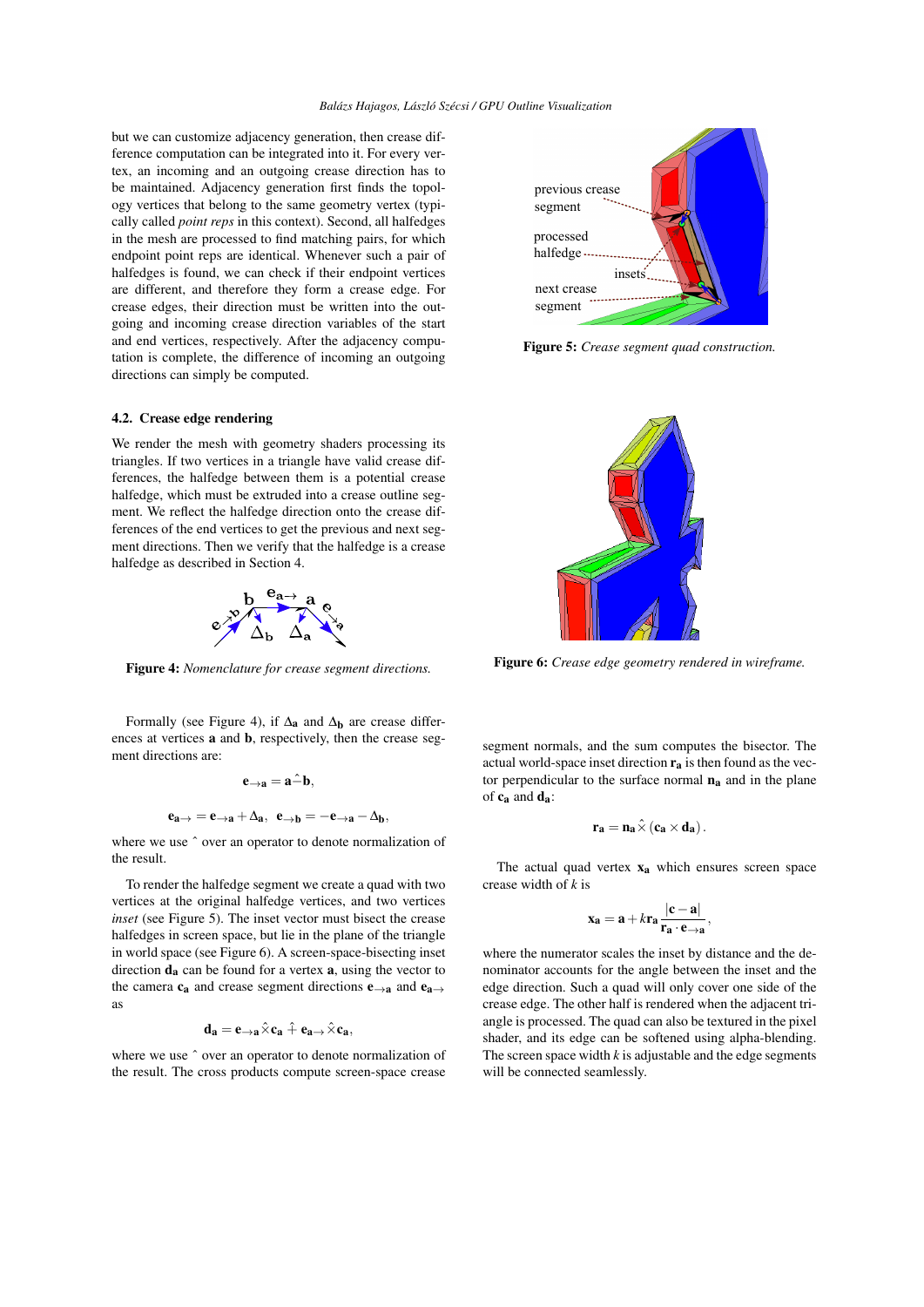# 4.3. Silhouette rendering

Rendering the silhouette outlines is accomplished by implementing the Hertzmann<sup>4</sup> approach in the geometry shader (see Figure 7). A vertex a is defined to be front-facing if its normal **n**<sub>a</sub> points towards the camera, satisfying  $\alpha_a > 0$ , where  $\alpha_a = n_a \cdot c_a$ . A triangle contains a silhouette segment if exactly one or two of its vertices are front-facing. In this case the triangle has two edges intersected by the silhouette. The intersection point  $y_{ab}$  on the edge between vertices a and b can be found using linear interpolation.



Figure 7: *Creating silhouette edges.*

The same process can be repeated for the adjacent triangles known in the geometry shader, alltogether producing four points on edges. These define a Catmull-Rom spline which can be vectorized into a triangle strip of given width. However, there is no guarantee the curve will not double back in screen space, so it is safer to just generate a single quad for one triangle, but adjusting its endpoints to fit the adjacent segments.

#### 5. Depth testing

As crease segment quads are aligned on the surfaces, they can be subjected to classic, accurate depth testing. However, if surfaces are not flat, and the outlines are wide in world space, the flat outline geometry will intersect the object surface. Therefore, a slight bias should be used, and a smooth fade out is helpful to diminish artifacts. These can be accomplished by implementing a custom depth test in the pixel shader.

Silhouette outline quads cannot be aligned on surfaces. Therefore, a stronger bias is necessary for rendering them, or, in most cases, it is even more robust to test against backface depth.

## 6. Results and limitations

The algorithm can be easily added to any rendering system. In our test application (see Figures 8, 9, 10 and 11 for screenshots), which used deferred toon shading with depth map shadows, rendering outlines only reduced the frame rate by 3 *−* 5%, compared to the case without outlines. As the method relies on the geometry shader, combination with other techniques also exploiting it might not be trivial. Also, we require exact crease differences, which might not be preserved in case of mesh deformation or character animation. These cases would require less lightweight crease edge indicators. Crease edges on contours appear as half width crease edges, as the back-facing neighbour does not emit a crease edge quad. A robust way to eliminate this nuance is left for future research.



Figure 8: *Pictures from a real time application.*



Figure 9: *Closer view from the same application.*

# 7. Acknowledgements

This work was supported by OTKA K-719922 and 101527, as well as the project of the "Development of qualityoriented and harmonized R+D+I strategy and functional model at BME" (Project ID: TÁMOP-4.2.1/B-09/1/KMR-2010-0002).